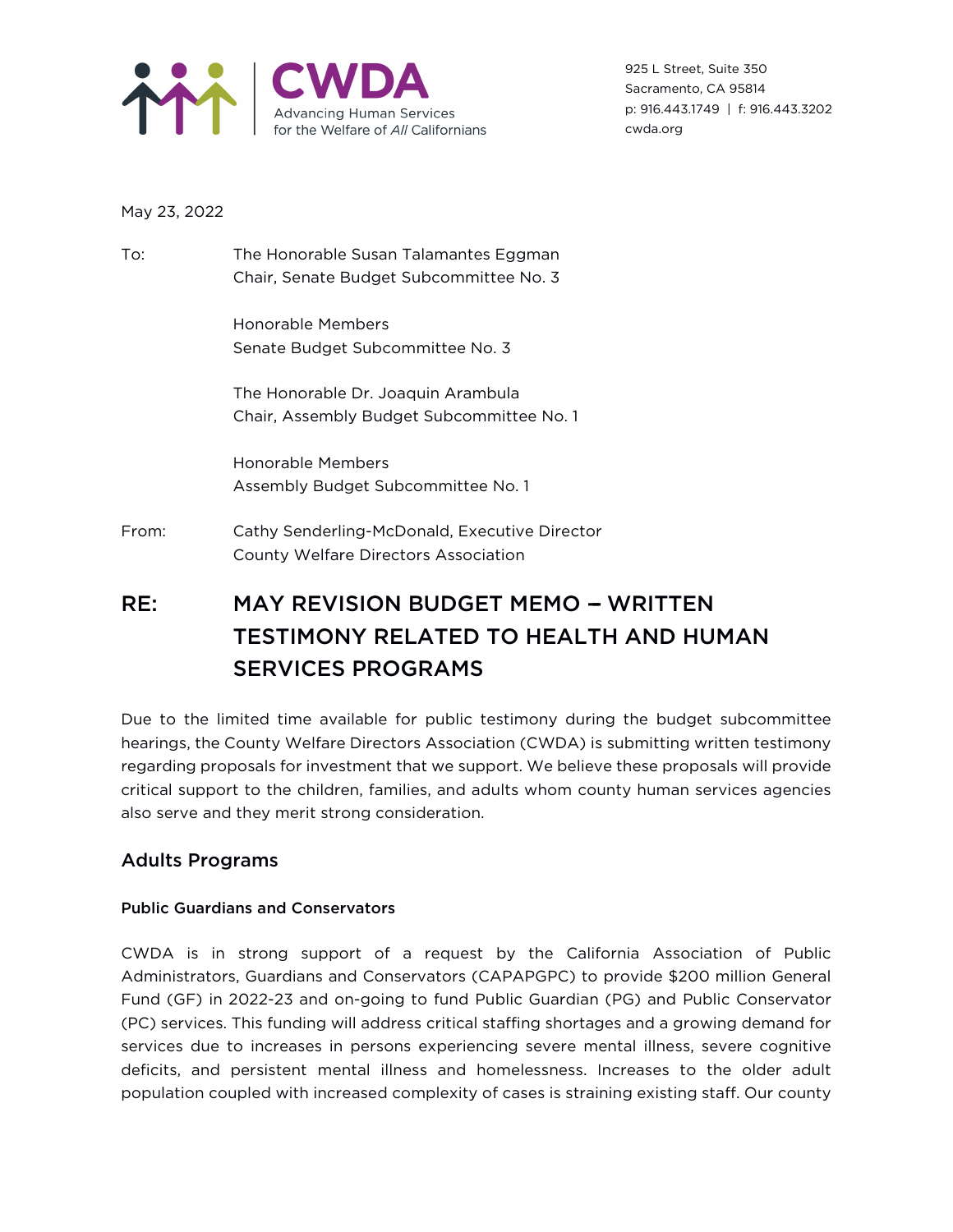Adult Protective Services program staff often rely upon PG staff to conduct joint investigations and, when appropriate, to assume care responsibilities for victims of abuse or neglect who have diminished capacity for decision-making.

#### Older Americans Act Program Investment

CWDA supports the request by the California Area Agencies on Aging (C4A) for \$212 million in 2022-23 and on-going to maintain and permanently increase supports to older adults and persons with disabilities served through local area agencies on aging (AAAs). This request includes an increase to the Senior Nutrition Program (\$70 million); inflation-based adjustments and an increase to the Community Based Support Program (\$90 million); Title IIIB increase (\$33 million) to provide housing navigation, legal services, home modifications/repairs, and other critical supports and services; and development of a Family and Caregiver Support Program (\$3.45 million) through the Aging and Disability Resource Connections. This request is consistent with, and furthers the intent and goals of, both the Governor's Master Plan for Aging and the Olmstead Act and are critical community-based services that our human service programs rely upon to promote safe and independent living in our communities.

#### Older Adults Behavioral Health Services

CWDA supports the request by the California Commission on Aging (CCoA) for \$212,00 total funds (\$148,000 GF) to establish a leadership position within the Department of Health Care Services (DHCS) to serve as the lead on issues relating to older adult behavioral health. CWDA believes this investment is timely in light of the implementation of CalAIM and the increasing aging population in California. Older adults and persons with disabilities who suffer from mental health or substance use disorders have unique needs that, if left untreated, can lead to other impairments in physical health and social function, increasing their use of health and hospital systems and decreasing overall life expectancy. A focused role within DHCS will help guide implementation of various investments and initiatives in support of older adults.

### Children's Programs

### Pandemic Relief for Short Term Residential Treatment Programs (STRTPs)

CWDA supports a request by the California Alliance of Child and Family Services (CACFS) to provide additional COVID relief funding to STRTPs who incurred increasing costs and ongoing expenses related to serving our most vulnerable foster youth during the pandemic. The 2021-22 State Budget provided a total one-time \$42 million GF investment (\$30 million in 2021-22 and \$12 million in 2022-23) to prevent closures and reduce financial strain for providers. It is our understanding that the requests for financial support exceeded available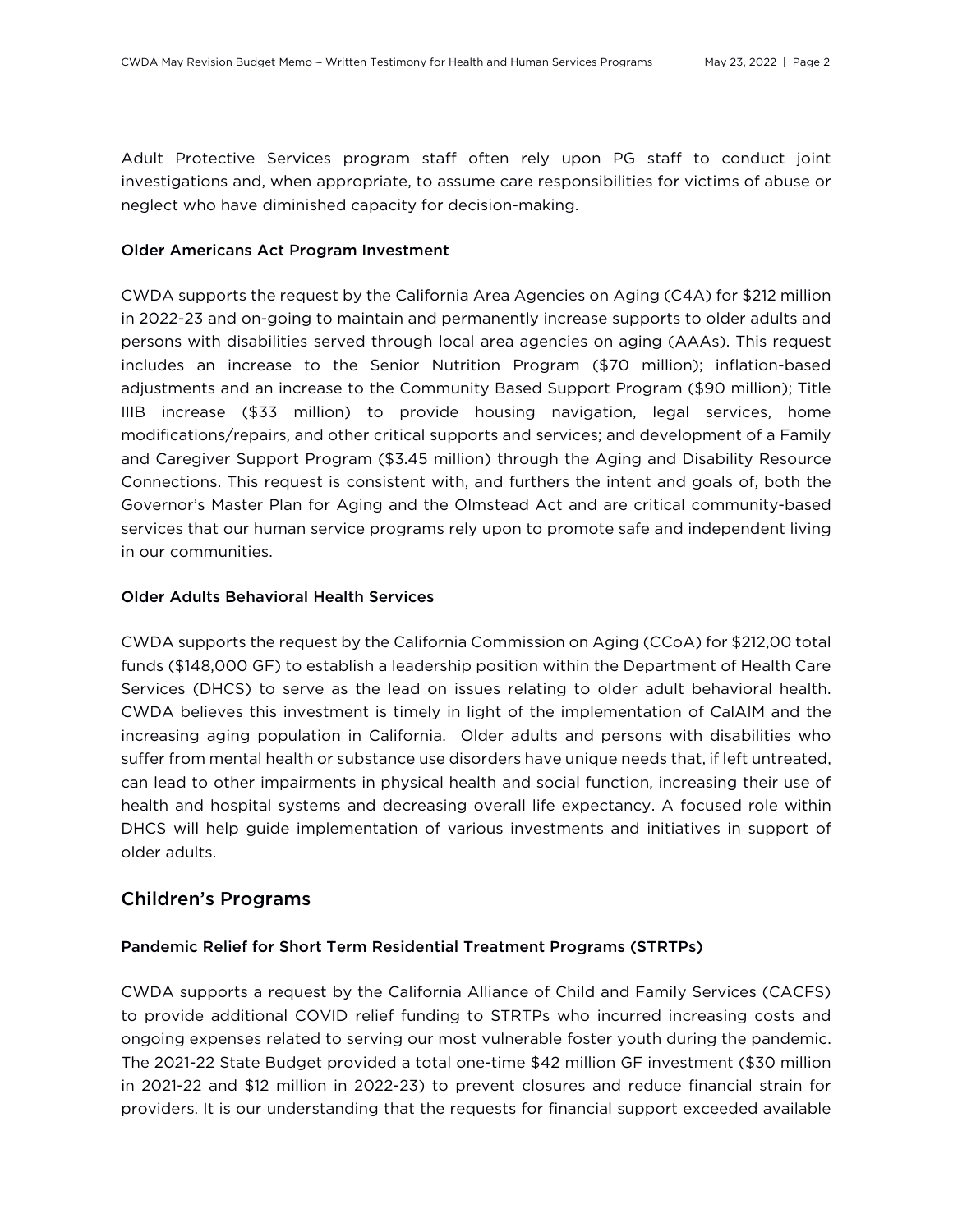funding, and in response, the CACFS is requesting an additional \$73 million GF to help financially stabilize STRTPs as California continues to face workforce shortages and pandemic-related operational issues and costs. Based on California Department of Social Services (CDSS) data, California has lost 1,193 residential beds since the start of 2021, due to facility closures. This data, however, does not capture those providers who have stayed open but reduced the number of youth served due to staffing shortages. Additional one-time funding to STRTPs will help alleviate the current strain on providers so that foster youth can access the intensive therapeutic services and care they need.

#### Housing Assistance for Current and Former Foster Youth

CWDA supports a request by the John Burton Advocates for Youth (JBAY) related to housing and navigation for current and former foster youth. The proposal would invest \$34 million GF to expand the Transitional Housing Program-Plus, increase funding to the California Department of Housing and Community Development (HCD) to support transitional housing, and would increase the age of eligibility from 21 to 24 years for the Housing Navigators Program to align eligibility for navigation services with the federal Housing Choice Voucher program. This proposal, also contained in AB 1615 (Ting), would reduce homelessness among former foster youth and help achieve housing stability by improving California's supportive housing programs and enable the state and counties to maximize federal housing assistance opportunities.

#### Emergency Child Care Bridge Expansion

CWDA supports Children Now and other advocates in their request for an additional \$48 million to increase the level of funding for the Emergency Child Care Bridge Expansion. The funding request will expand the amount of funding available to counties to provide additional vouchers to children in care, support additional navigators who are working to find child care for foster children, and support the delivery of additional trauma-informed training for child care providers as they care for foster children in their local early childhood programs.

#### Children's Crisis Continuum Pilot

CWDA supports the request sponsored by the County Behavioral Health Directors Association of California (CBHDA) and Seneca Family of Agencies for \$100 million to expand the Children's Crisis Continuum Pilot to serve all children eligible for Medi-Cal services who are in need of highly-intensive behavioral health services. This proposal, also contained in AB 2786 (Stone), would build upon the pilot established through trailer bill legislation last year (AB 153, Ch. 86, Statutes of 2021) to provide access to the continuum of services beyond foster children, to other children and youth in the Medi-Cal program. These services are critically needed given the mental health crisis impacting children and youth-a crisis that began prior to 2020 and has since been magnified by the pandemic. Parents who are unable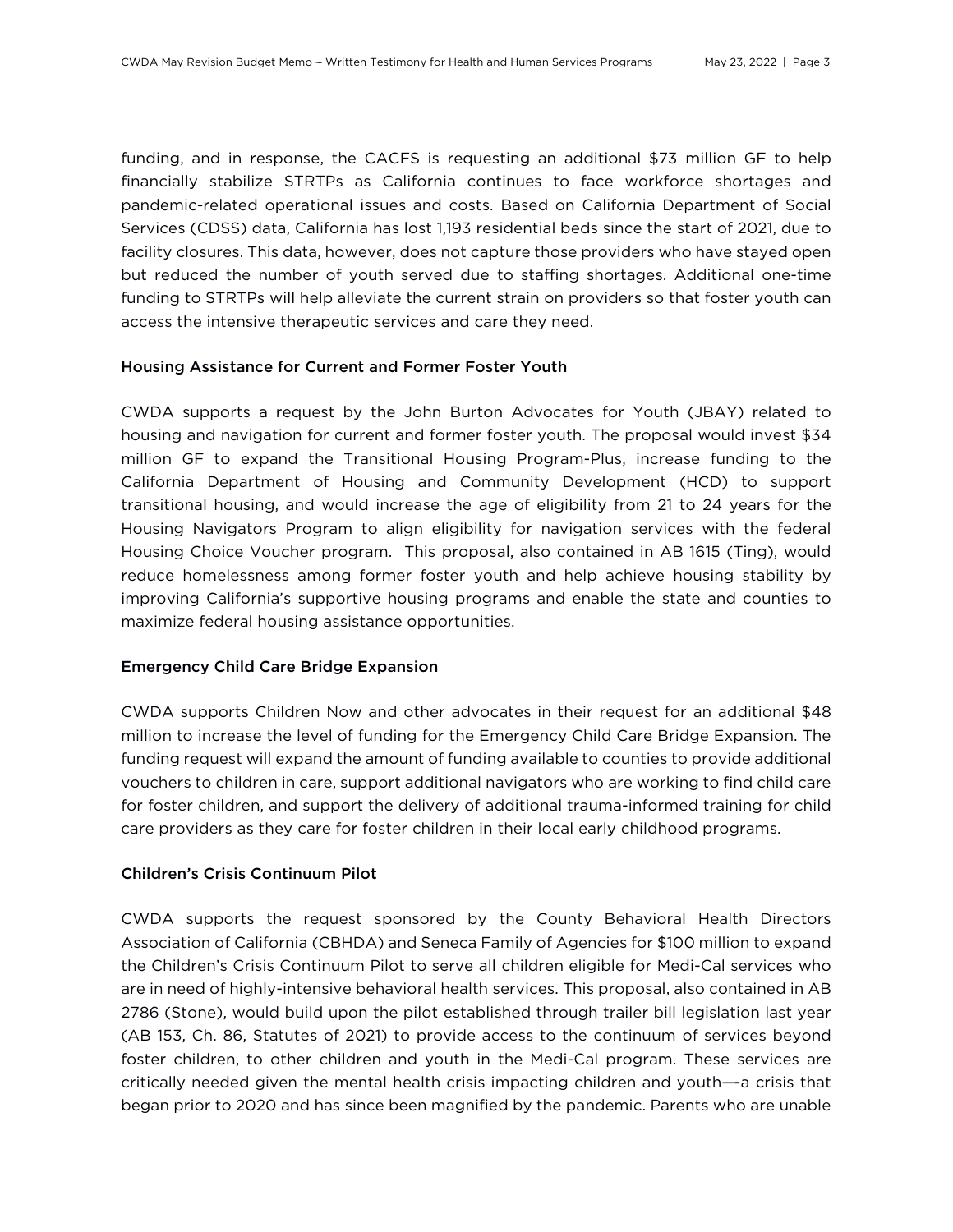to access the necessary care for their children's serious mental health needs are coming to the child welfare system for help. This proposal would broaden eligibility to the pilots for low-income children and families served through the Medi-Cal program, so that children can receive the intensive care and services they need to prevent foster care entry.

# CalFresh and Nutrition Programs

### Food Banks

CWDA supports the request from the California Association of Food Banks (CAFB) for \$180 million GF (one-time) to expand capacity and improve facilities for local food banks to meet community need for food and to make sure food is available for communities affected by impacts of climate change. Additionally, we support CAFB's proposal to codify the State Disaster Food Assistance Program in the Welfare and Institutions Code so the state can respond quicky during times of disasters.

Able-Bodied Adults Without Dependents (ABAWDs)

CWDA supports the CAFB proposal to build the necessary infrastructure and an appropriate contingency plan to avoid cutting off vital food assistance for individuals with ABAWD status, who would be subject to the three-month time limit work requirement currently waived, should the ABAWD rule need to be implemented in California in the future. The ABAWD rule disproportionately harms people who are working in low-wage jobs where they may not be able to keep a consistent work schedule of 20 hours per week.

# CalWORKs/Anti-Poverty Programs

### CalWORKs Maximum Aid Payment (MAP) Increase

CWDA supports the 11.1 percent MAP increase included in the May Revision. CWDA urges consideration of adopting the proposal put forth by the End Child Poverty Coalition to fund CalWORKs grants at the assistance unit plus one level. Most aided CalWORKs families have an ineligible adult due to time limits, immigration status or sanctions, and will continue to receive grants below 50 percent of the Federal Poverty Level without this proposed change. CWDA continues to support increasing the spending power of our CalWORKs recipients via grant increases.

### Increased Funding for the California Home Visiting Program

CWDA supports the Nurse Family Partnership's request to provide an additional \$15 million annually for the California Home Visiting Program administered by the California Department of Public Health (CDPH). This would only begin to cover the number of families who are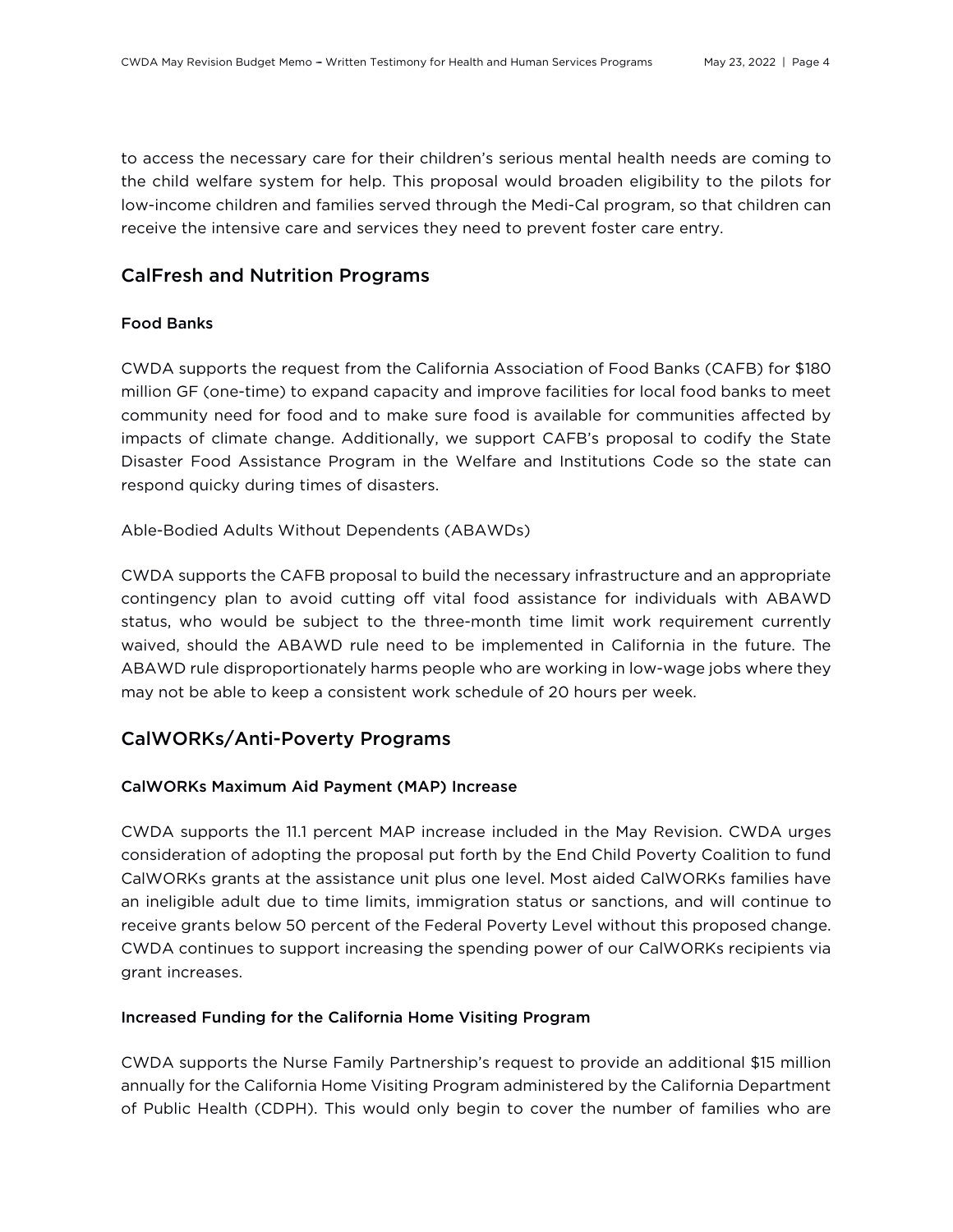eligible but unenrolled. CDPH states that in 2020, there were 2.1 million families in California who were pregnant or have children up to age 6 who could have benefitted from home visiting services. Prior to GF support beginning in 2018-19, 2,979 women and 2,318 children received home visiting services. While the May Revision investment is expected to serve up to 6,000 more families, it does not go far enough to reach the total population eligible to receive Home Visiting benefits.

### Family Fee Waivers

CWDA appreciates the May Revision's inclusion of the continuance of family fee waivers through September 2023 and supports the \$187 million request by Parent Voices and other childcare advocates to extend these waivers through September 2024 for all families with childcare subsidies. This puts much needed cash back in the pockets of parents and childcare providers, so they have resources to pay for rent, food, and other necessities.

### California Earned Income Tax Credit (CalEITC)

CWDA supports the following proposals from the CalEITC Coalition's priorities for supporting low-income Californians:

- Creation of a \$255 minimum CalEITC for all workers, which would provide a larger credit for 3.1 million taxpayers - including 400,000 families.
- Provision of a \$2,000 per child credit for all children in families who receive the CalEITC, which would support the 1.7 million children that have fallen back (or fallen deeper) into poverty because the Federal child tax credit was not extended.
- Enactment of statutory changes to ensure that tax credits intended to reduce poverty are not intercepted by government agencies.

# Automation

### CalSAWS Migration Impacts on SAWS Automation Capacity

Counties are in the midst of the federally mandated migration to a single CalSAWS eligibility automation system that must be completed by the end of 2023 to avoid the loss of significant federal funding. While many proposals for investment by the Administration and stakeholders have already received input from the SAWS regarding automation timing, these capacity and timing assessments may be impacted by various factors, including changes to the proposals and the other policy changes included in the final overall budget package. Because of this, we urge policy makers to consult with CWDA and SAWS to coordinate implementation timing and procedures as the final budget package comes together.

From late 2022 through late 2023, there will be six waves of migrations of the 18 CalWIN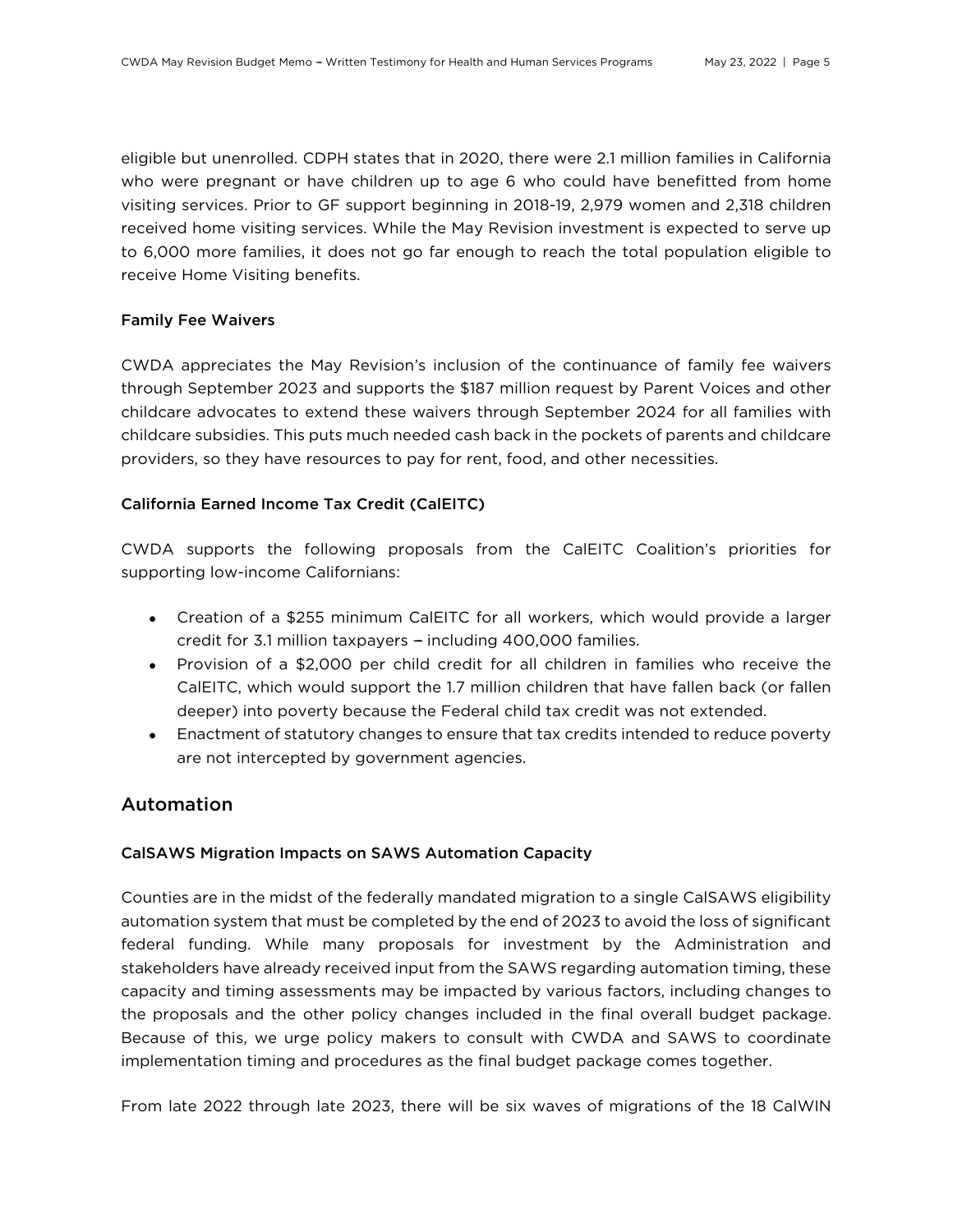counties to CalSAWS, representing approximately 40 percent of the statewide caseload for programs contained within the system. The federal mandate for completion of this migration to CalSAWS by the end of 2023 does not allow for implementation of any new policy changes that would negatively impact migration. Some examples of proposals that have been put forth this year that would impact migration are the CFAP expansion and the proposal for continuous Medi-Cal coverage for children under the age of 5. It is also important to note that the intersection of the federal Public Health Emergency's (PHE) requirement for continuous Medi-Cal coverage with the migration means that a much higher number of cases will require manual intervention by county eligibility workers after conversion and after the PHE is lifted - meaning that any Medi-Cal changes that would normally be accomplished largely by automation, such as the final segment of the Health4All expansion to those 26-49 years of age, regardless of immigration status, would require manual processing to be applied for a much larger proportion of the caseload, and could result in delays in the application of any new policy as a result.

Some policies, such as CalWORKs and CAPI grant increases, can be automated during the migration period, although the timing will need to be closely coordinated with the SAWS, as they may need final figures earlier than usual due to the migration work. There are already several significant policy commitments from prior budgets, such as the elimination of the Medi-Cal asset test and implementation of pre-populated Semi Annual Reports for CalWORKs and CalFresh that are queued up for early 2024, and the CFAP expansion for 2024-25. While some small policy changes could potentially be enacted manually until automation can be accomplished, many could not be implemented during this period without disrupting the CalSAWS migration schedule and/or already established policy commitments, and are not feasible to implement manually prior to automation. Furthermore, manual workarounds result in additional costs in the short term to implement; however, even with additional administrative, short-term funding, the workload associated with certain activities may be difficult for counties to successfully undertake. CWDA appreciates opportunities to engage with legislative budget staff and stakeholders to address the automation and workload impacts of various proposals under consideration by the Legislature in CalFresh, CalWORKs, Medi-Cal, and other programs with a CalSAWS intersection

We thank you for your attention to these issues and urge inclusion of these proposals in the 2022-23 budget.